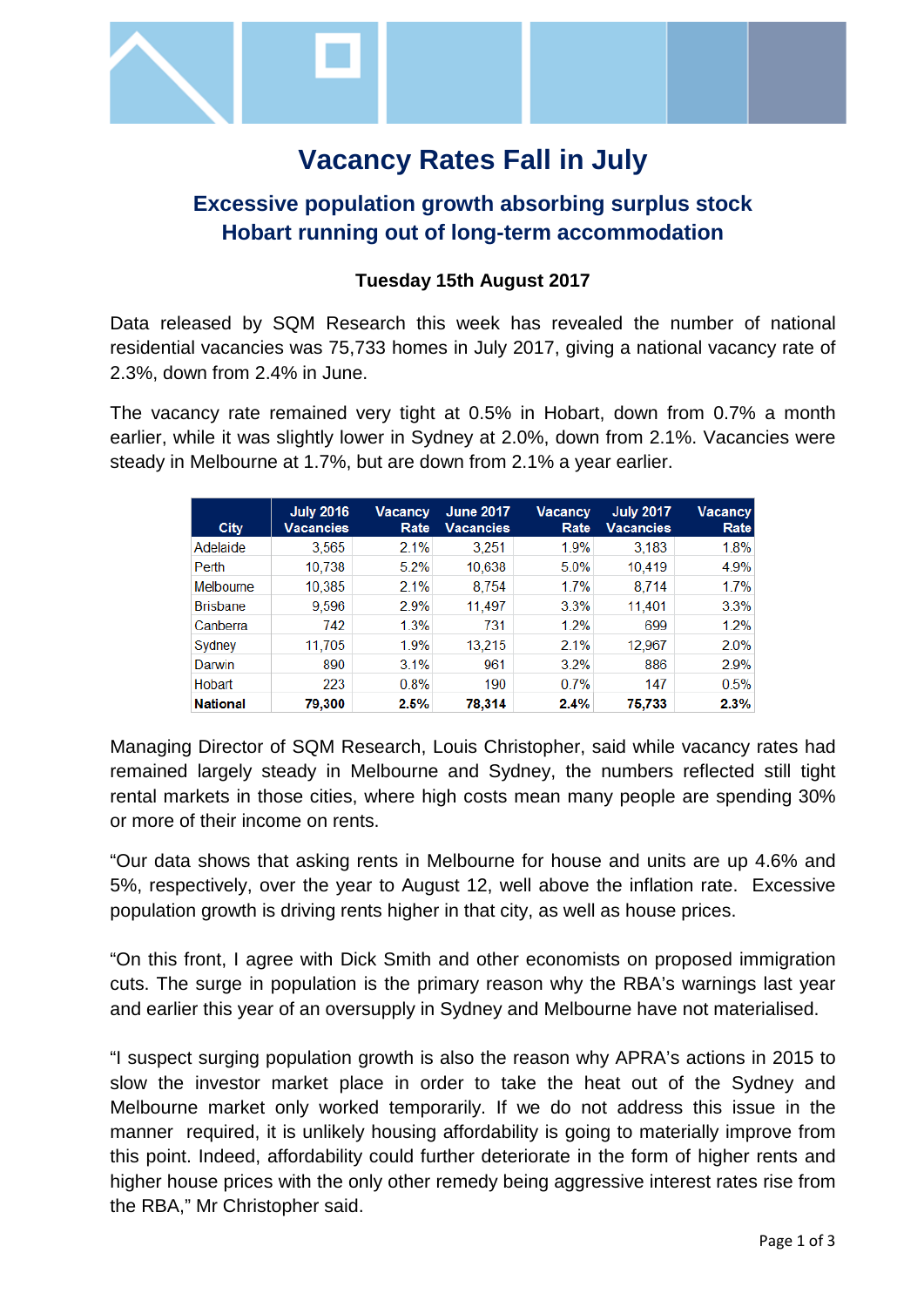

"Meanwhile, Hobart is now experiencing very tight conditions. Vacancies are just 0.5% and market rents have effectively risen by over 10% in the last 12 months.

Unfortunately, few developers will build in Hobart due to the high transportation costs of moving materials across from the mainland plus the historical risks attached to the local economy," Christopher said.

### **Asking Rents**

While asking rental growth for houses has moderated slightly, the asking weekly rent for a three-bedroom house in Sydney sits at a high \$729, leading all other cities. For units, it sits at \$520. Over the year to August 12, asking rents for houses in Melbourne rose 4.6%to \$508 while for units, asking rents sit at \$399.

| <b>SQM Research Weekly Rents Index</b> |                   |       |                             |                                    |                               |  |  |  |
|----------------------------------------|-------------------|-------|-----------------------------|------------------------------------|-------------------------------|--|--|--|
| <b>Week ending</b><br>12 Aug 2017      |                   | Rent  | Chg on<br>prev wk           | <b>Rolling</b><br>month<br>$%$ chg | 12 mth<br>$%$ chg             |  |  |  |
| <b>Canberra</b>                        | <b>All Houses</b> | 560.1 | 2.9 <sub>A</sub>            | $0.4\%$ $\triangle$                | $6.4\%$ $\triangle$           |  |  |  |
|                                        | <b>All Units</b>  | 419.3 | $0.7 \triangle$             | $1.7\%$ $\triangle$                | $2.4\%$ $\triangle$           |  |  |  |
| <b>Sydney</b>                          | <b>All Houses</b> | 729.0 | $-0.0 \times$               | $0.6\%$ $\triangle$                | $2.4\%$ $\triangle$           |  |  |  |
|                                        | <b>All Units</b>  | 519.5 | $-0.5 \; \text{v}$          | $-0.5\%$ $\blacktriangledown$      | $2.9\%$ $\triangle$           |  |  |  |
| <b>Darwin</b>                          | <b>All Houses</b> | 529.1 | 5.9 <sub>A</sub>            | $3.5\%$ $\triangle$                | $-6.7\%$ $\blacktriangledown$ |  |  |  |
|                                        | <b>All Units</b>  | 408.9 | $3.1 \triangle$             | $2.9\%$ $\triangle$                | $-8.1\%$ $\blacktriangledown$ |  |  |  |
| <b>Brisbane</b>                        | <b>All Houses</b> | 444.6 | $0.4 \triangle$             | $0.3\%$ $\triangle$                | $-0.4\%$ $\blacktriangledown$ |  |  |  |
|                                        | <b>All Units</b>  | 368.4 | $-0.4 \; \text{v}$          | $0.3\%$ $\triangle$                | $-0.9\%$ $\blacktriangledown$ |  |  |  |
| <b>Adelaide</b>                        | <b>All Houses</b> | 375.0 | $0.0 \triangle$             | $-0.1\%$ $\blacktriangledown$      | $1.8\%$ $\triangle$           |  |  |  |
|                                        | <b>All Units</b>  | 291.7 | $0.3 \triangle$             | $0.8\%$ $\triangle$                | $1.4\%$ $\triangle$           |  |  |  |
| <b>Hobart</b>                          | <b>All Houses</b> | 369.3 | 1.7 <sub>A</sub>            | $0.5\%$ $\triangle$                | $8.2\%$ $\triangle$           |  |  |  |
|                                        | <b>All Units</b>  | 326.8 | $3.2 \triangle$             | $3.9\%$ $\triangle$                | 15.5% ▲                       |  |  |  |
| <b>Melbourne</b>                       | <b>All Houses</b> | 507.5 | $-1.5$ $\blacktriangledown$ | $-0.8\%$ $\blacktriangledown$      | $4.6\%$ $\triangle$           |  |  |  |
|                                        | <b>All Units</b>  | 399.1 | $-1.1$ $\tau$               | $-0.5\%$ $\blacktriangledown$      | $5.0\%$ $\triangle$           |  |  |  |
| <b>Perth</b>                           | <b>All Houses</b> | 422.6 | $0.4 \triangle$             | $-0.3\%$ $\blacktriangledown$      | $-5.4\%$ $\blacktriangledown$ |  |  |  |
|                                        | <b>All Units</b>  | 327.7 | $-0.7$ $\blacktriangledown$ | $0.0\%$ $\triangle$                | $-7.0\%$ $\blacktriangledown$ |  |  |  |
| <b>National</b>                        | <b>All Houses</b> | 425.0 | $1.0 \triangle$             | $-0.5\%$ $\blacktriangledown$      | $2.2\%$ $\triangle$           |  |  |  |
|                                        | <b>All Units</b>  | 349.0 | 0.0                         | 0.0%                               | $1.5\%$ $\triangle$           |  |  |  |
| <b>Cap City</b><br><b>Average</b>      | <b>All Houses</b> | 547.0 | 0.0                         | $0.2\%$ $\triangle$                | $1.5\%$ $\triangle$           |  |  |  |
|                                        | <b>All Units</b>  | 438.0 | $-1.0 \; \text{v}$          | $-0.5\%$ $\blacktriangledown$      | $2.1\%$ $\triangle$           |  |  |  |

Source[: www.sqmresearch.com.au](http://www.sqmresearch.com.au/)